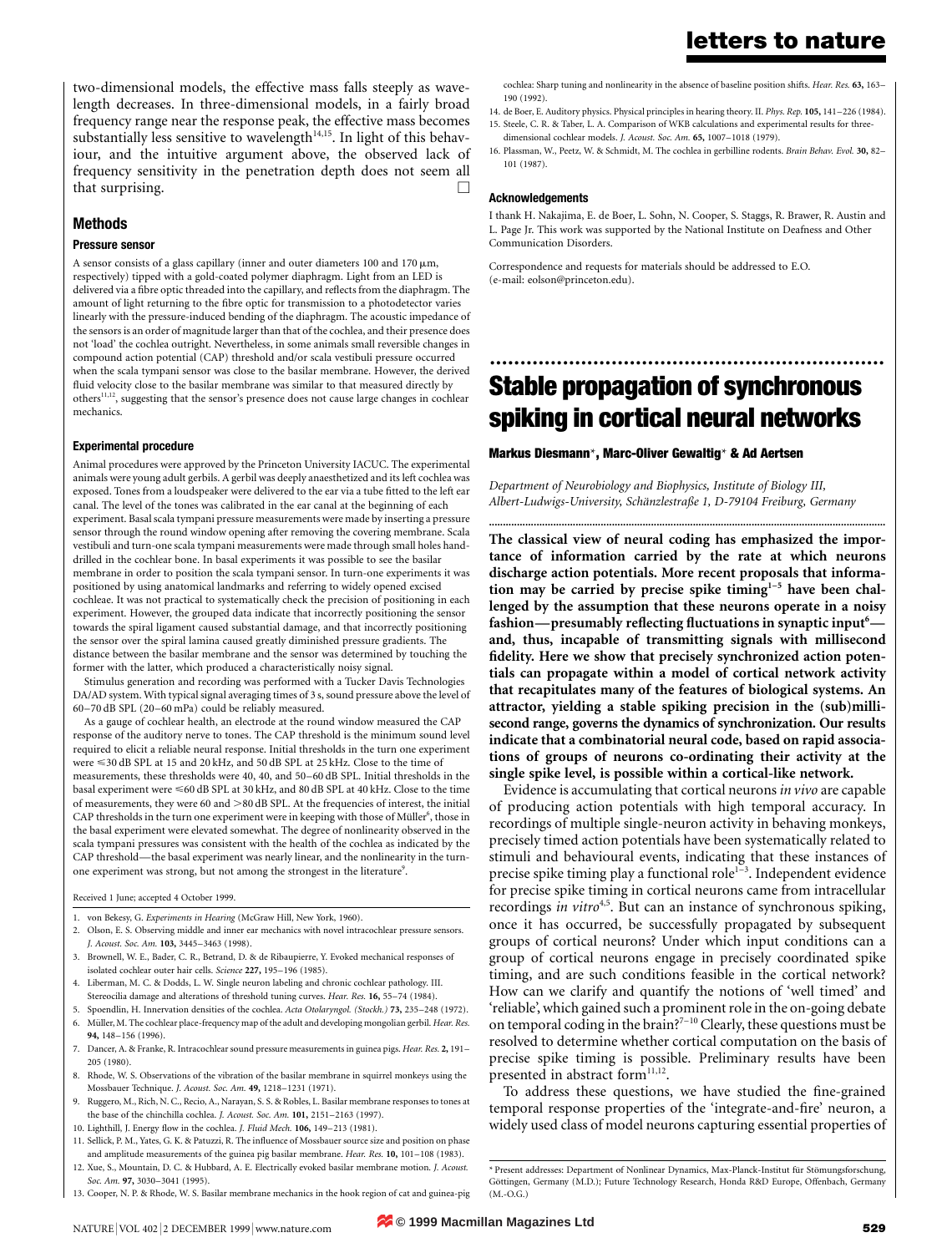## letters to nature



Figure 1 Propagation of synchronous spiking in cortical networks. Effect (a) and generation (b) of tight spike correlation by convergence of synchronous shared input onto target neurons (simultaneously recorded neurons are highlighted by black circles). c, Combination of a and **b** (no intragroup connections) generates synchronous spike volley. Propagation across neuron groups by repeating the arrangement ('synfire chain'<sup>17</sup>) can be stable  $(d)$  or unstable  $(e)$ .  $d$ ,  $e$ , Raster displays of propagating spike volley along fully connected synfire chain. Panels show the spikes in 10 successive groups of 100 neurons each (synaptic delays arbitrarily set to 5 ms). Initial spike volley (not shown) was fully synchronized ( $\sigma = 0$  ms), containing  $a = 50$  (d) or  $a = 48$  (e) spikes; background activity identical in both cases.

the firing behaviour of cortical neurons $13,14$ . We focused on spike responses to transient membrane-potential excursions, implied by the physiological findings<sup>1-5</sup>. As a rule, such transients are explained by convergent inputs from simultaneously spiking neurons onto a target neuron (Fig. 1a). These transients, in turn, result in well timed response spikes in target neurons. Neurons that share a large enough pool of simultaneously discharging input cells tend to align their action potentials<sup>15</sup> (Fig. 1b). By repeating this arrangement, a group of neurons can reproduce its synchronous input activity and act as the source of synchronous shared input to the following group (Fig. 1c). This idea of connecting groups of neurons into feed-forward arrangements<sup>16</sup> was formalized by Abeles in the 'synfire chain'<sup>17</sup>. The degree of temporal accuracy of spike times among the group's members determines whether subsequent groups can reproduce (or even improve) this accuracy (Fig. 1d), or whether synchronous excitation disperses and eventually dies out (Fig. 1e). Thus, in the context of cortical network function, the timing precision of a neuron's action potentials is measured  $vis-\hat{a}-vis$  the timing of those of its companion neurons; the quality of timing is judged on the effect the group's activity has in the network, that is, whether synchronous spiking is sustained or whether it dies out.

Existing measures of short-term dynamics in neural transmission focus on two extreme cases of input activity: full synchrony and random arrival of spikes<sup>18-20</sup>. Intermediate cases with limited degree of temporal dispersion are generally not addressed. `Pulse packets<sup>21,112</sup> were introduced to overcome this restriction and to quantify the degree of synchrony in a propagating spike volley. A pulse packet characterizes a spike volley by two parameters: activity,  $a$ , and temporal dispersion,  $\sigma$ . Activity is defined as the number of spikes in the volley; their temporal dispersion is measured by the standard deviation of the underlying pulse density (Fig. 2a). Thus, in simulations we measured the response of a cortical model neuron (see Methods) to different pulse-packet inputs in the presence of background activity (Fig. 2b). The neuronal transmission function for transient input activity is defined by the transformation of the input pair ( $a_{\rm in},\sigma_{\rm in}$ ) into the output pair ( $\alpha,\sigma_{\rm out}$ ), where  $\alpha$  is the single neuron response probability. The firing probability curves (Fig. 2c)



Figure 2 Neural transmission function for pulse-packet input. a, Pulse-packet representation of propagating spike volley. b, Cortical model neuron, stimulated with pulse packets by repeatedly drawing  $a_{\text{in}}$  spike times from Gaussian pulse density with standard deviation  $\sigma_{\text{in}}$  (green). Pulse packets were embedded in random spikes, mimicking background activity. The neuron responded with one spike at most, its timing varying trial by trial. The temporal distribution was measured by trial averaging (red). Net area under curve, spike probability  $\alpha$ ; standard deviation, response jitter  $\sigma_{\text{out}}$ . c, Spike probability versus input spike number for different degrees of input synchrony. d, Temporal accuracy of spike response versus input synchrony for different input spike numbers. The diagonal (dashed grey line) marks points with equal temporal precision of input and response.

resemble the well known sigmoid activation function, the slope is determined by the degree of input synchrony (the saturation slightly below 1 reflects the chance that the neuron was refractory on stimulus arrival). As expected, the spread of the response distribution (Fig. 2d) increases with the input spread; however, the slope is less than 1, hence output spread increases more slowly than input spread. In addition, the curves show an offset; even for fully synchronized volleys ( $\sigma_{\text{in}} = 0$  ms), some residual jitter of the response spike remains, reflecting the influence of background activity. Hence, each dispersion curve crosses the diagonal at some critical value of input synchrony. Up to this intersection, the neuron's response is less precise than the input, that is, synchronous input is desynchronized. Beyond the intersection, however, the neuron's spike response is more precise than the input, that is, the neuron exhibits a synchronizing behaviour. Duplication of the experiment with identical input pulse-packet realizations across trials yielded essentially the same results, con firming that trial-by-trial response variability is due to fluctuations in background activity<sup>21</sup>.

We used this neuronal transmission function to test whether the cortical network is capable of sustaining synchronous spiking activity. As each neuron responds to an incoming pulse packet with at most one spike, stable propagation of synchronous spike volleys inevitably requires the activation of successive, large enough groups of neurons (Fig. 1c). For a group of identical independent neurons, the distribution of response spikes to an input pulse packet is identical to the response distribution for a single neuron (Fig. 2). Thus, the spread of the group's response equals the single neuron's response dispersion  $\sigma_{\text{out}}$  (Fig. 2d). The expected number of response spikes  $a_{\text{out}}$  in a group equals  $\alpha$  (Fig. 2c) multiplied by the group size w. Figure 3a, b (grey curves) shows the input-output relation for a group of  $w = 100$  neurons. Assuming that the group's response to a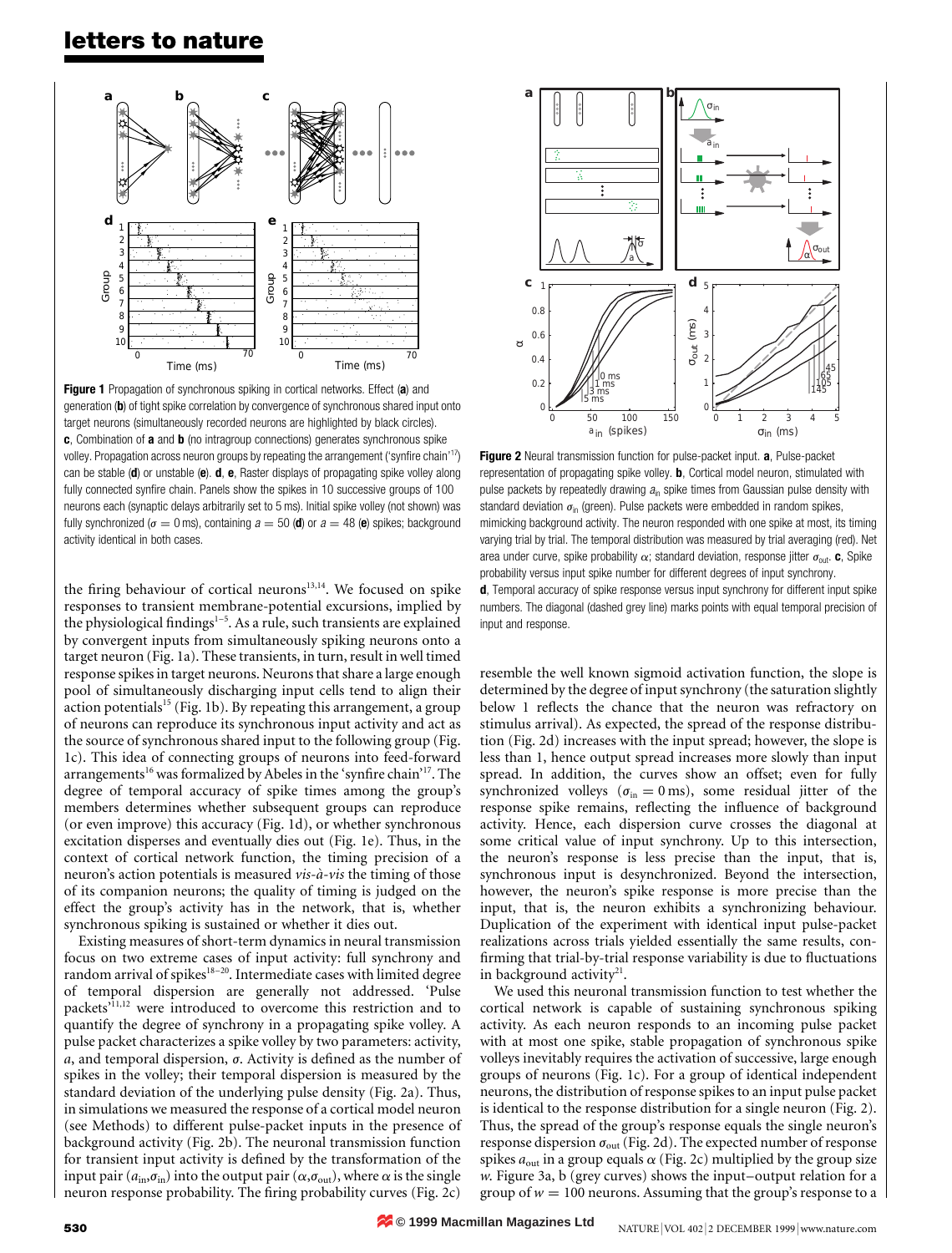

Figure 3 State-space analysis of propagating spike synchrony. a, b, Grey curves, transmission function for pulse-packet input for a group of  $w = 100$  neurons. Coloured curves, evolution of synchronous spike volley along a chain of such groups (Fig. 1c) for different input configurations. Arrows, group to group transformation. Two cases of stable propagation are shown, one starting with few, fully synchronized spikes (blue; see Fig. 1d), the other with many, weakly synchronized spikes (green), and two unstable cases where synchronous activity rapidly dies out (red, purple; see Fig. 1e). c, State space portrait of dynamic variables a and  $\sigma$ . Coloured trajectories portray the four cases in a, b. The stable (upper) and unstable (lower) regimes are separated by the separatrix (dashed line).

spike volley is adequately described by  $a$  and  $\sigma$  (see Methods: Fluctuations), we can capture the evolution of synchronous spiking activity by repeatedly applying the  $(a,\sigma)$ -transformation while moving from one group to the next (Fig. 3a, b, coloured curves). Thus, the evolution of synchronous activity on its course through the network is described by a trajectory in the 2-dimensional state space, spanned by  $a$  and  $\sigma$  (Fig. 3c).

The state-space portrait exhibits two fixpoints: an attractor  $(a = 95, \sigma = 0.5 \text{ ms})$ , and a saddle point  $(a = 65, \sigma = 1.2 \text{ ms})$ . A separatrix (dashed line) running through the saddle point divides

## letters to nature

the state space into two regimes. In the basin of attraction, all trajectories converge into the attractor. A spike volley starting anywhere inside this regime rapidly (that is, after only few stages) reaches a stable configuration ( $\sim$ 95 spikes) with submillisecond dispersion. Volleys starting outside the stable regime decay after only few stages; too weak or too dispersed activity rapidly dies out. Note that neither the relationship between input and output activity (Fig. 3a) nor that between input and output jitter<sup>10</sup> (Fig. 3b) alone determines whether synchronous activity survives. The nonmonotonic evolution of these variables along a trajectory (Fig. 3c, coloured curves) demonstrates this fact. An initial increase in temporal spread may still support stable propagation, provided that the number of spikes in the volley is large enough (blue). If, however, this number is too small, the volley dies out, in spite of its initial increase (purple). Conversely, synchronous activity may still vanish with an initial decrease in dispersion (red), unless the volley is large enough (green). Thus, the system dynamics are governed by the interaction of the two state variables.

Evidently, the number of neurons per group influences the evolution of the activity (see Fig. 3a). The analysis in Fig. 3 was made using the group size  $w = 100$ . To determine how many simultaneously firing neurons are needed to guarantee that synchronous activity survives in the network, we examined how the structure of the state space depends on the groups size (Fig. 4). For increasing numbers of neurons per group, the two fixpoints move apart, thereby increasing the basin of attraction (yellow). The regime over which synchronous spiking survives in the network increases accordingly. By contrast, for decreasing groups size, the two fixpoints approach each other until, at some critical value (here  $w = 89$ ), they merge into a single saddle node. Below this critical value, no fixpoint exists and, hence, all trajectories lead to extinction (Fig. 4a). Thus, a minimum of some 90 neurons per group is needed to maintain precise spike synchrony. This lower bound is essentially determined by the ratio of the distance from mean membrane potential to spike threshold and the postsynaptic potential (PSP) amplitude; stronger intergroup synapses reduce this number (see Methods: Fluctuations).

Our results show that for a wide range of amplitudes and dispersions of spike input distributions, the response of successively activated groups of cortical neurons is governed by an attractor, which describes a stationary configuration of activity in  $(a,\sigma)$  space. However, unlike the Hopfield attractor<sup>22</sup>, this attractor describes a dynamic activity configuration in neuron space, that is, different neuron groups, one after the other, contribute single spikes to the propagating synchronous wave. The basin of attraction guarantees robustness of the propagating synchrony against perturbations exceeding the response variability accounted for by the transmission function (Fig. 2). Thus, temporal dispersion due to differences in axonal or dendritic delays, fluctuations in synaptic transfer properties or correlated background fluctuations will not destroy the synchronous transmission, as long as they do not push the network outside the basin of attraction.



Figure 4 Dependence of the spike synchrony state space on the size of the neuron groups.  $a-d$ , State-space portraits of propagating spike synchrony for four different group sizes w, increasing from  $w = 80$  (a) in steps of 10 up to  $w = 110$  (d). In each

panel, the continuous red line indicates the  $a$ -isocline, the red dashed line indicates the  $\sigma$ isocline (see Methods: Isoclines). The intersections of the two isoclines define the fixpoints. The basin of attraction is indicated in yellow.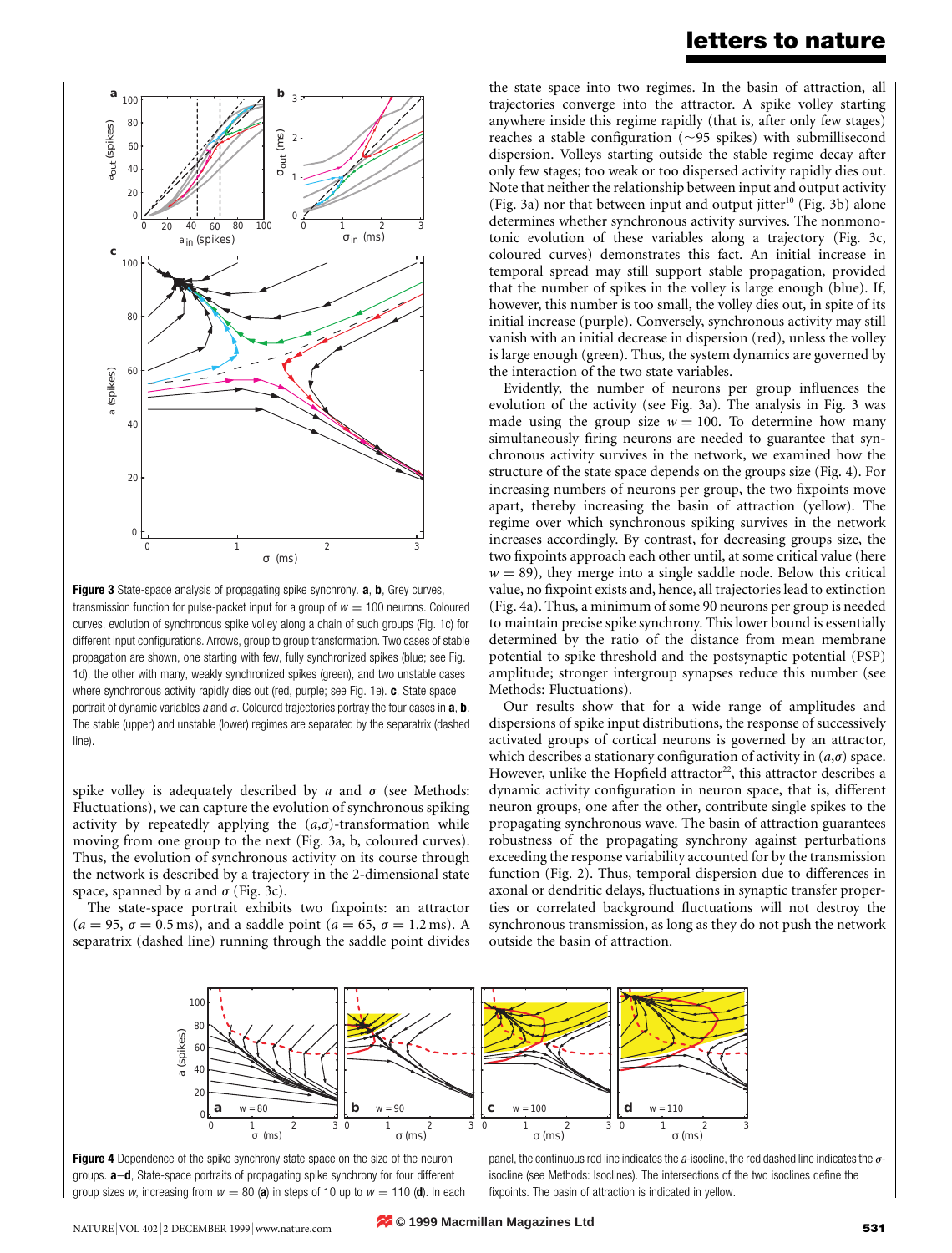## letters to nature

In the stable state, essentially all response spikes in a volley fall within  $\pm 1$  ms. This temporal precision is consistent with the accuracy of observed spike patterns in cortical recordings $1-3$ . Thus, in contrast to other studies using this neuron model<sup>7,8</sup>, we conclude that precise synchronous firing of cortical neurons is indeed feasible, in spite of the membrane time constant of 10 ms or more (see Methods: Membrane time constant). The notion of pulse packets yields a natural solution to the question of whether the cortical neuron acts as 'integrator' or 'coincidence detector'—a question raised many years ago<sup>18</sup> and revived recently<sup>7-10</sup>—by embedding these two conceptions in a single framework. The temporal structure of the input determines which of the two aspects is emphasized.

For each neuron in our network model, the synapses delivering activity from the preceding group and the synapses delivering background activity were set at equal strength. Our findings show that stable transmission of synchronous spiking does not require dedicated strong synapses, provided enough neurons can be recruited in successive groups. Each neuron in a group contributes a single spike to the passing volley. Once the neuron recovers from refractoriness, it is ready to engage in another group. Thus, each neuron may participate—spike by spike, not limited by a specific arrangement of synaptic weights—in multiple volleys with different neuron compositions, provided its engagements differ by more than the refractory period. Hence, the network only needs to be locally feed forward. Several such volleys may propagate through the network simultaneously, allowing multiple synchronous processes to coexist while maintaining their identities<sup>23,24</sup>. Their degree of temporal coupling may differ, depending on overlap (numbers and arrangement of shared neurons and inputs) $23,25$ . This scheme indicates that a combinatorial neural code, based on the continual reconfiguration of the cortical network into short-lived functional groups depending on the immediate computational demands, is compatible with biological constraints.

## Methods

## Model neuron

Simulations were performed using a leaky-integrator with voltage-threshold model<sup>13,14</sup>, with physiological and anatomical parameters taken from experimental literature. The model neuron (membrane time constant 10 ms, resting potential -70 mV, spike threshold  $-55$  mV, absolute refractoriness 1 ms, relative refractoriness ( $\tau \approx 15$  ms) modelled by Kconductances) was supplied with synaptic noise input, reflecting on-going activity in the cortical network (20,000 synapses: 88% excitatory, 12% inhibitory)<sup>26</sup>. Postsynaptic currents (PSCs) were modelled by an  $\alpha$ -function to yield realistic PSPs (peak amplitude

0.14 mV, time-to-peak 1.7 ms, half-width  $8.5 \text{ ms}$ )<sup>27</sup>. Identical values were used for intergroup and background connections; excitatory and inhibitory PSPs only differed in sign. Background firing rates (excitatory, 2 Hz; inhibitory, 12.5 Hz; all uncorrelated stationary Poisson) were chosen to yield an output rate of 2 Hz. At this consistency condition, output statistics were approximately Poisson, membrane potential shot noise (mean 8.25 mV, s.d.  $2.85\,\mathrm{mV})$  was close to 'balanced' excitation/inhibition<sup>28</sup>. It can be shown that details of the construction of background fluctuations are not essential. Simulations were performed in 0.1 ms time steps using the simulation tool SYNOD29.

#### Threshold packet

The  $(a_{in},a_{out})$  curves (grey) in Fig. 3a cross the diagonal (dashed) in two points. Here, the number of output spikes equals the number of input spikes. The lowest intersection (at the left-most vertical line) occurs with the curve for fully synchronized input ( $\sigma_{\text{in}} = 0$ ), defining a lower boundary on the size of the threshold packet, that is, the minimum input spike number needed to reach the attractor. Smaller packets cannot survive, since for other curves, the output spike number is even smaller. Decreasing the group's size rotates the diagonal relative to the  $(a_{\text{in}},a_{\text{out}})$  curves counterclockwise around the origin; the intersection points approach each other and the threshold packet size increases. Thus, for decreasing w, more curves fall below the diagonal until even the curve for fully synchronized input only touches (short-dashed oblique line intersection with right-most vertical line). For smaller groups, all curves run below the diagonal; the attractor vanished, and stable propagation of synchronous spiking is no longer possible.

### Isoclines

The a-isocline is the collection of states for which the spike number in a volley does not change from stage to stage, irrespective of  $\sigma$  (Fig. 4b–d, solid red curves). The  $\sigma$ -isocline contains all states maintaining temporal spread, irrespective of a (Fig. 4a-d, dashed red curves). Thus, the isoclines are the loci of horizontal/vertical flow. The fixpoints (neither  $a$ 

nor  $\sigma$  changes) are the intersections of the isoclines. The  $\sigma$ -isocline is independent of w (Fig. 3b). The spike number, however, is proportional to w (Fig. 3a). Hence, with decreasing w (Fig. 4d to 4a), the a-isocline shrinks and moves left until it ceases to exist. Thus, the group's size w acts as bifurcation parameter, controlling the existence and separation of fixpoints.

#### Fluctuations

As confirmed by network simulations (M.-O.G., manuscript in preparation), the statespace portrait derived here describes the evolution of synchronous activity in the mean, that is, by subsequent values of the expectation  $(a,\sigma)$  across trials with different background activity realizations. Around each point of a trajectory, these realizations form a distribution with width determined by  $a$ ,  $\sigma$ ,  $w$  and intergroup connectivity. This width becomes more important near the separatrix because of the increased probability—even for trajectories stable in the mean—that individual realizations leave the basin of attraction (and vice versa). Upscaling the synaptic weights by a factor up to 10 while downscaling the groups size accordingly does not alter the structure of the state space, except close to the separatrix where the probability to leave the basin of attraction increases. The contribution of individual input spikes grows; consequently, fluctuations in membrane-potential response to pulse-packet realizations with identical parameters and, hence, trial-by-trial variability, increases.

### Background activity

Background activity in different neurons was considered independent, stationary Poisson. However, on-going cortical activity is known to exhibit coherent spatio-temporal structure<sup>30</sup>. Hence, anatomically nearby neurons within a group tend to be excited (inhibited) together. This affects the pulse-packet properties needed to make these neurons fire simultaneously. The impact of such coherence in background activity is currently being studied.

#### Membrane time constant

The temporal precision of spike response is not constrained by membrane time constant itself; the limiting factor is the up slope of the excitatory PSP. The larger this slope, the faster the membrane-potential response to a pulse packet traverses the threshold region<sup>17</sup>. This reduces the chance of interference with background fluctuations, which degrade response spike precision. The membrane time constant does, however, limit transmission of synchronous spikes in the opposite way. It determines the integration time window of the receiving neuron, limiting the extent over which a spike volley is 'seen' as a single packet, rather than as individual spikes. For a too-small membrane time constant, PSPs no longer overlap and cannot add up to threshold. Reliable transmission of incompletely synchronized spike volleys, therefore, requires a minimal (rather than maximal) membrane time constant, in the order of the volley duration.

Received 17 June; accepted 23 August 1999.

- Abeles, M., Bergman, H., Margalit, E. & Vaadia, E. Spatiotemporal firing patterns in the frontal cortex of behaving monkeys. J. Neurophysiol. 70, 1629-1638 (1993).
- 2. Prut, Y. et al. Spatiotemporal structure of cortical activity: Properties and behavioral relevance. J. Neurophysiol. 79, 2857-2874 (1998).
- Riehle, A., Grün, S., Diesmann, M. & Aertsen, A. Spike synchronization and rate modulation differentially involved in motor cortical function. Science 278, 1950-1953 (1997).
- 4. Mainen, Z. F. & Sejnowski, T. J. Reliability of spike timing in neocortical neurons. Science 268, 1503-1506 (1995).
- 5. Nowak, L. G., Sanchez-Vives, M. V. & McCormick, D. A. Influence of low and high frequency inputs on spike timing in visual cortical neurons. Cereb. Cortex 7, 487-501 (1997).
- 6. Calvin, W. H. & Stevens, C. F. Synaptic noise and other sources of randomness in motoneuron interspike intervals. J. Neurophysiol. 31, 574-587 (1968).
- Shadlen, M. N. & Newsome, W. T. Noise, neural codes and cortical organization. Curr. Opin. Neurobiol. 4, 569-579 (1994).
- 8. Shadlen, M. N. & Newsome, W. T. The variable discharge of cortical neurons: Implications for connectivity, computation, and information coding. J. Neurosci. 18, 3870-3896 (1998).
- 9. König, P., Engel, A. K. & Singer, W. Integrator or coincidence detector? The role of the cortical neuron revisited. Trends Neurosci. 19, 130-137 (1996).
- 10. Marsalek, P., Koch, C. & Maunsell, J. On the relationship between synaptic input and spike output jitter in individual neurons. Proc. Natl Acad. Sci. USA 94, 735-740 (1997).
- 11. Diesmann, M., Gewaltig, M.-O. & Aertsen, A. in Computational Neuroscience-Trends in Research 1995 (ed. Bower, J.) 59-64 (Academic, San Diego, 1996).
- 12. Diesmann, M., Gewaltig, M.-O. & Aertsen, A. in From Membrane to Mind (eds Elsner, N. & Wässle H.) 62 (Thieme, Stuttgart, 1997).
- 13. Gerstein, G. L. & Mandelbrot, B. Random walk models for the spike activity of a single neuron. Biophys. J. 4, 41-68 (1964).
- 14. Tuckwell, H. C. Introduction to Theoretical Neurobiology (Cambridge Univ. Press, Cambridge, 1988).
- 15. Perkel, D. H., Gerstein, G. L. & Moore, G. P. Neuronal spike trains and stochastic point processes. II. Simultaneous spike trains. Biophys. J. 7, 419-440 (1967).
- 16. Griffith, J. S. On the stability of brain-like structures. Biophys. J. 3, 299-308 (1963).
- 17. Abeles, M. Corticonics (Cambridge Univ. Press, Cambridge, 1991).
- 18. Abeles, M. Role of cortical neuron: integrator or coincidence detector? Isr. J. Med. Sci. 18, 83-92 (1982).
- 19. Bernander, O., Koch, C. & Usher, M. The effect of synchronized inputs at the single neuron level. Neural Comp. 6, 622-641 (1994).
- 20. Murthy, V. N. & Fetz, E. E. Effects of input synchrony on the firing rate of a three-conductance cortical neuron model. Neural Comp. 6, 1111-1126 (1994).
- 21. Arieli, A., Sterkin, A., Grinvald, A. & Aertsen, A. Dynamics of ongoing activity: explanation of the large variability in evoked cortical responses. Science 273, 1868-1871 (1996).